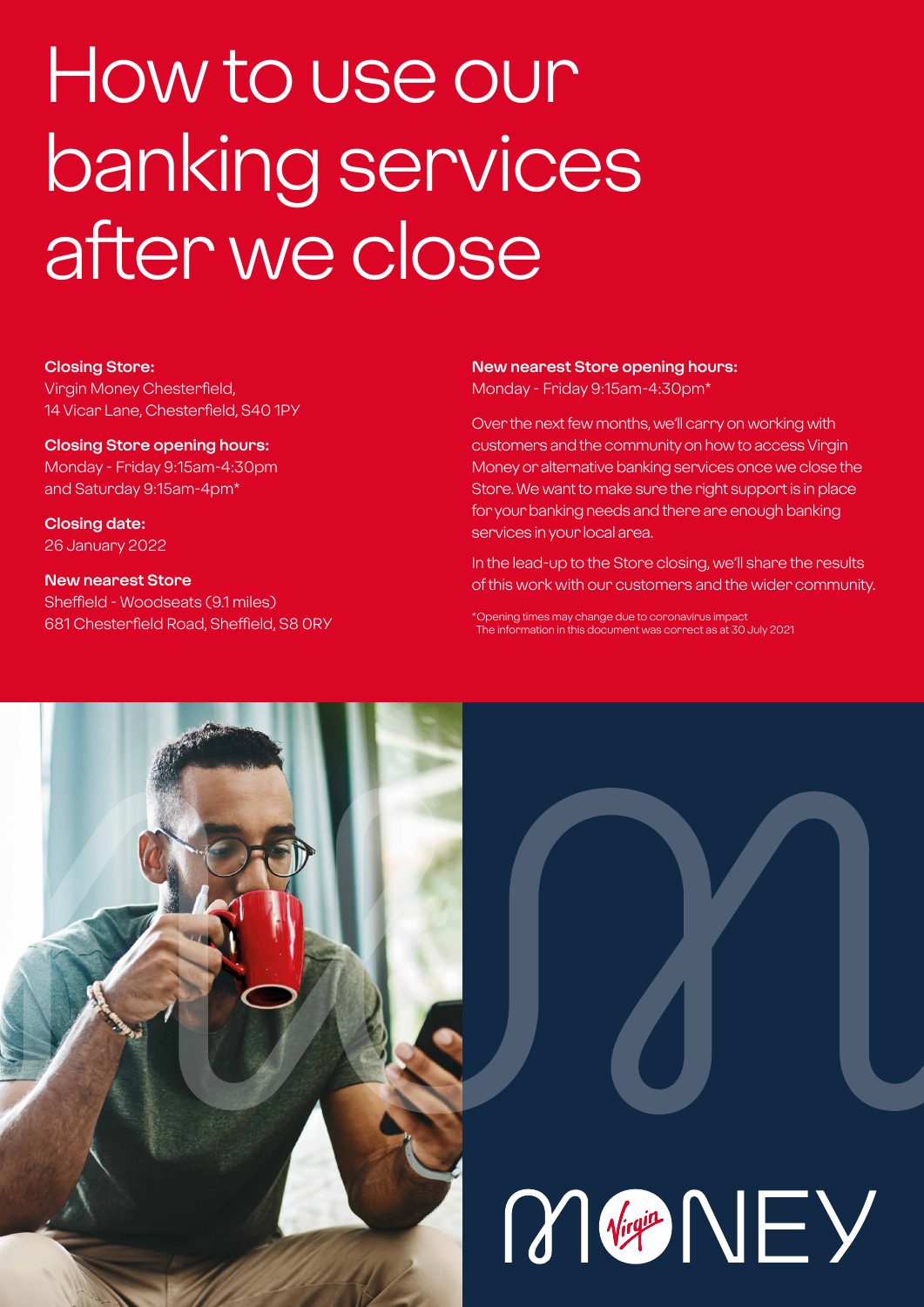### Understanding the impact of closing this Store

### Background

More and more customers are taking advantage of our digital services and only visiting Stores when they want to discuss a significant life event. Between April 2019 and July 2021 we've seen digital registrations increase from 48.7% to 57.6% across our personal customers, and daily internet banking and mobile app logins are up 66%.

It's important to balance investment in digital services with making sure our Store network continues to meet the needs of our customers. This means that we've made the difficult decision to close a number of Stores, including Chesterfield.

This decision has been reached after considerable thought and analysis which includes input from local management.

Our Stores will continue to be a really important part of what we do and we've recently refreshed and revitalised them now that we're one Virgin Money brand.

We've signed up to the UK Finance Access to Banking Standard and follow this for all Store closures: **[www.lendingstandardsboard.org.uk/wp-content/](http://www.lendingstandardsboard.org.uk/wp-content/uploads/2017/07/Access_to_Banking_Standard.pdf) [uploads/2017/07/Access\\_to\\_Banking\\_Standard.pdf](http://www.lendingstandardsboard.org.uk/wp-content/uploads/2017/07/Access_to_Banking_Standard.pdf)**. On 21 September 2020, the Financial Conduct Authority (FCA) introduced new standards which we'll also follow. More info can be found at **[www.fca.org.uk/publication/finalised](http://www.fca.org.uk/publication/finalised-guidance/fg20-03.pdf)[guidance/fg20-03.pdf](http://www.fca.org.uk/publication/finalised-guidance/fg20-03.pdf)**

### Considerations

In trying to decide whether to close a Store, we look at a lot of different things.

As well as how often a Store is used, we look at how local customers – including potentially vulnerable groups and business customers – will be able to carry on using banking services after the Store closes.

- > Number of customers using the Store
- > Number of other Stores we have in the area
- > Distance to nearest Store
- > Change in number of transactions in Store
- > Change in customer use of Store
- > Current lease on Store
- > ATM availability
- > Access to other banks in the area
- > Banking services at the local Post Office\*\*
- > Public transport to other Stores
- > Other ways to bank (e.g. mobile, internet and phone)
- \*\*Business customers will be charged their agreed tariff for transactions, except Change Giving where the costs are recharged monthly in arrears.

Our decision to close Chesterfield Store was influenced by the following:

- > We continue to see an increase in mobile use and customers signing up for digital services.
- > Should a customer wish to use a Store for general advice or to discuss a product, Sheffield - Woodseats Store is 9.1 miles away and there are a further 3 Stores within 14 miles.
- > There are other ATMs in the area that are free to use.
- > Our mobile, internet and telephone banking facilities allow customers to do most day-to-day tasks, like balance checks, viewing transactions, transferring money between accounts, paying bills and cancelling / amending regular payments. Customers can even pay in a cheque on the go.
- > Customers are also able to use our mobile app to make external payments in a number of different ways and we're continuing to make our digital banking services bigger and better.
- > The local full service Post Office is located nearby on 4 Middle Pavement and provides personal and business customers with an alternative way to do their day-to-day banking transactions, such as cash withdrawals and paying in cash and cheques.
- > Customers can get all the information about our products and services, or raise any concerns by calling us on **0800 121 7365**. Our opening times are 7am to 9pm Monday to Saturday and 10am to 5pm on Sundays.
- > All our Stores offer an identical service, with good accessibility.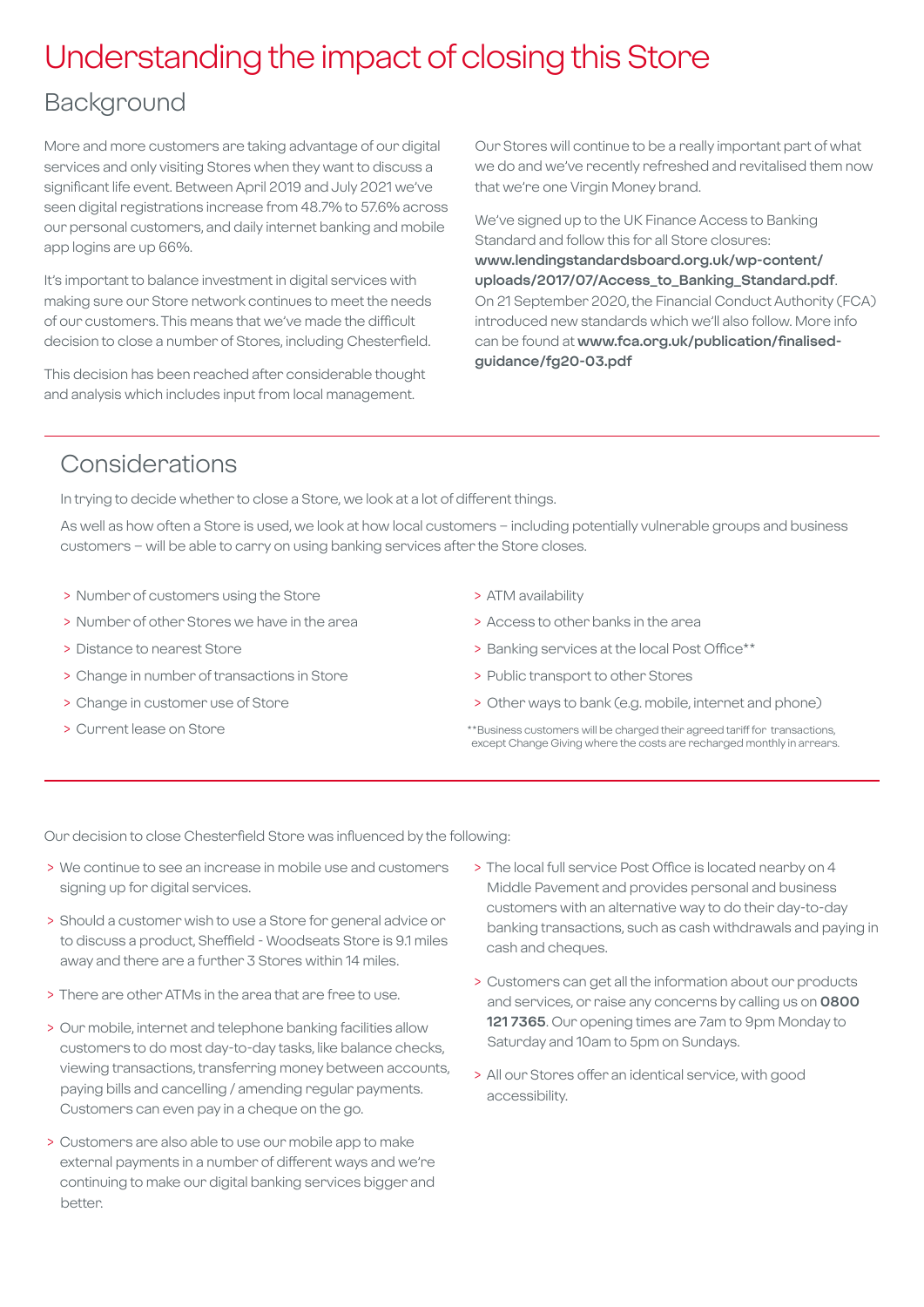### Understanding the impact of closing this Store

### What influenced our decision?

We've looked at how all customers, particularly those potentially vulnerable groups and businesses, can continue to access banking services after the Store closes. Below is some important info about how our customers are using the Store:

37%

#### **Transactions down year on year**

- > **70%** of customers visited the Store 3 times or less in the last 12 months (with more than half of these also using alternative channels with 44% digitally active)
- > Of our customers aged 70 and above, 64% visited the Store on 3 days or less during the last 12 months.
- > Potentially vulnerable customers (within one or more of the following; over 70 years old, receive benefits, have a basic Personal Current Account, are store users only or are in arrears) 68% of those customers visited the Store on 3 days or less during the last 12 months.

 > Micro Enterprises & Charities Customer Insight - 59% of micro enterprises visited the Store on 3 days or less during the last 12 months, with 45% of transactions involving cash. 61% of charities visited the Store on 3 days or less during the last 12 months, with 38% involving cash.

Our Store colleagues will actively engage with customers, including those potentially vulnerable, to discuss their options and support how they'd like to bank, along with engaging with local groups in the community.

Details of the activities, additional support requirements, feedback received and remedial action needed will be included in the Store Review document, which will be available on our website and in Stores this December.

### Local information

Chesterfield is a town in Derbyshire, 11 miles south of Sheffield and 24 miles north of Derby.

The Store is situated in the centre of Chesterfield, with other banks nearby including Co-operative Bank, Barclays, Halifax, NatWest, HSBC, Santander, Lloyds and Royal Bank of Scotland. Sheffield - Woodseats Store, which is 9.1 miles away, also offers a full service in Store.

#### **Transport Links**

Local bus services run every 15 minutes between Chesterfield and Woodseats in Sheffield, with a similarly regular schedule of return journeys. Journey times vary from 14 minutes.

Alternatively, you could take the train to our Store in the centre of Sheffield (Sheffield City Store is within walking distance of Sheffield Train Station). Trains run every 20 minutes on this route, taking 12 minutes to arrive.

Road links between Chesterfield and Woodseats in Sheffield are serviced by the A61, with an estimated journey time of 18 minutes.

#### **Mobile Phone Signal availability**

Chesterfield is well serviced by all national mobile phone networks with 4G services available from all national operators. (source Ofcom)

#### **ISP & available speeds**

Chesterfield is well serviced by all national providers with standard and superfast broadband availability. (source Ofcom)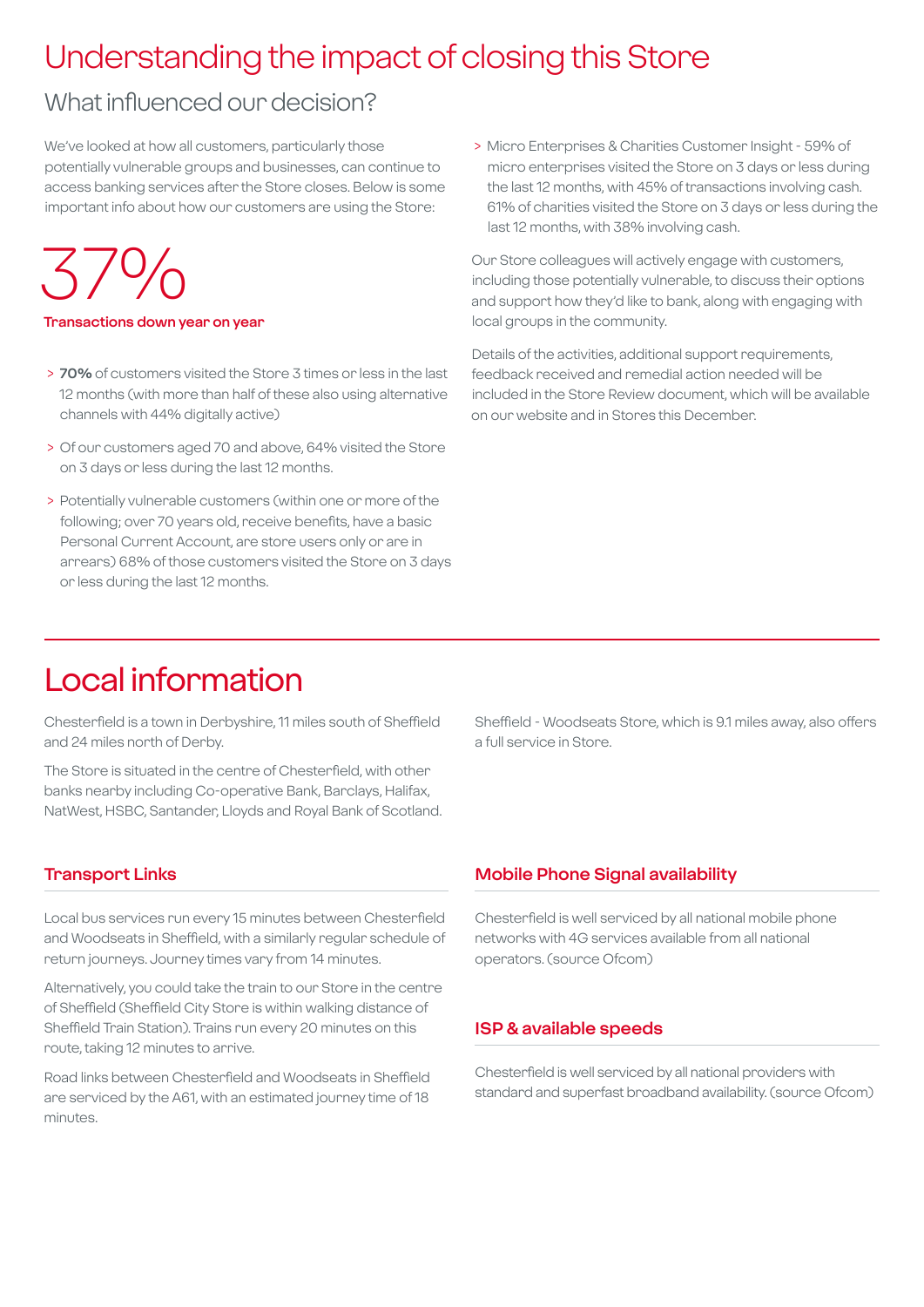## Distances to local services from the closing Store

#### **Distance to our nearest Stores** virginmoney.com/store-finder

9.1 miles

12 miles

#### **Sheffield City**

66 Fargate, Sheffield, S1 2HE Monday, Wednesday and Friday 8:30am-6pm, Tuesday 9am-6pm, Thursday 8:30am-7pm, Saturday 9am-5:30pm and Sunday 11am-4pm\*



#### **Mansfield**

26 Westgate, Mansfield, NG18 1HS Monday - Friday 9:15am-4:30pm and Saturday 9:15am-4pm\*



**Sheffield - Hillsborough** 157 Bradfield Road, Sheffield, S6 2LY Monday - Friday 9:15am-4:30pm\*

www.postoffice.co.uk/branch-finder

#### **Distance to Post Office**

**Sheffield - Woodseats** 681 Chesterfield Road, Sheffield, S8 0RY Monday - Friday 9:15am-4:30pm\*



## 0.2 miles

**Chesterfield** 4 Middle Pavement, The Pavements, Chesterfield, S40 1PA Monday - Friday 9am-5:30pm and Saturday 9am-12:30pm There is a full service Post Office available on Middle Pavement, The Pavements in Chesterfield.

#### **Competitor sites in current location?**

#### **Nearest Link ATM**

link.co.uk/atm-locator





### 0.02 miles

**DC Payments UK Ltd at Wilkinson**

1a Vicar Lane, Chesterfield, S40 1PY

### Other places you can bank locally





Nearest Post Office

You can get a copy of this impact assessment on our website, in Store or by calling us.

- > 14 Vicar Lane, Chesterfield, S40 1PY
- > 0800 121 7365
- > virginmoney.com/store-closures